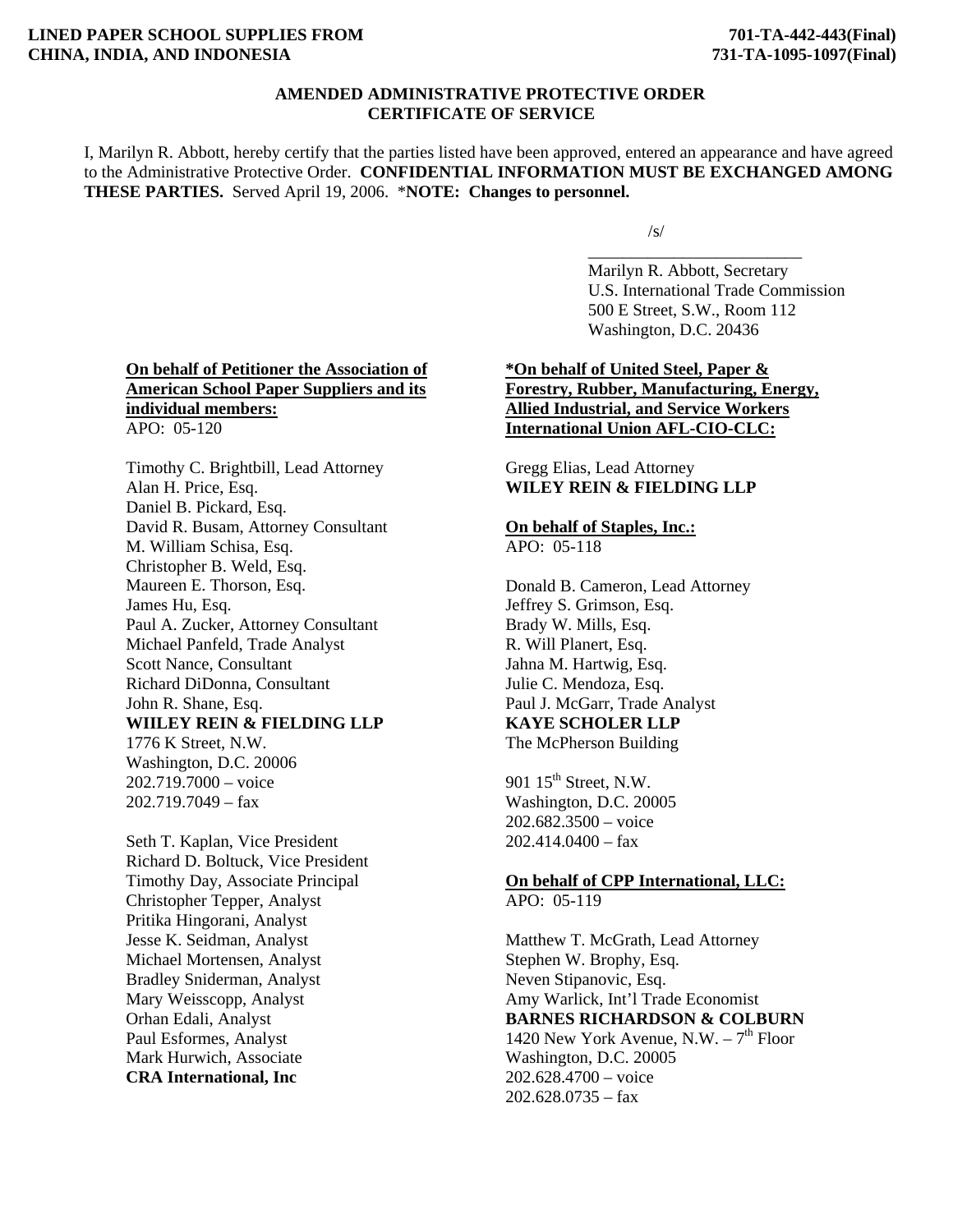# **LINED PAPER SCHOOL SUPPLIES 701-TA-442-443(Final) 731-TA-1095-1097(Final) ADMINISTRATIVE PROTECTIVE ORDER CERTIFICATE OF SERVICE**

#### **On behalf of P.T. Pabrik Kertas Tjiwi Kimia T.B.K.:** APO: 05-124

Lawrence A. Schneider, Lead Attorney Claire E. Reade, Esq. Michael T. Shor, Esq. James D. Layden, Esq. Courtney E. Smothers, Esq. **ARNOLD & PORTER LLP** 555 Twelfth Street, N.W. Washington, D.C. 20004-1206 202.942.5694 – voice  $202.942.5999 - fax$ 

**On behalf of Hot Rock Stationery (Shenzhen) Co., Ltd., Watanabe Paper Products (Shanghai) Co., Ltd., Watanabe Paper Product (Linqing) Co., Ltd., Changshu Changjian Printing Co., Ltd., Anhui Light Industrial Import & Export Corp., Shanghai Glistar Paper Products Co., Ltd., Suzhou Industrial Park Asia Pacific Paper Converting Co., Ltd, Zhejiang Delijia Wenju Co., Ltd., Shanghai Lian Li Paper Products Co., Ltd., Fuda Stationery Factory Co. Ltd., Tonzex Electric Stationery Manufactory, Shanghai Sentian Paper Products Co., Ltd., You-you Paper Products (Sunzhou) Co., Ltd., Maxleaf Stationery Co., Ltd., Zhejiang Guangbo Co. Ltd., Yantai Licence Printing & Making Co., Ltd., Shanghai Lansheng Stationery & Sporting Goods Imports & Exports Co., Ltd., Shanghai Foreign Trade Enterprises Co., Ltd., Jiaxing Tegaote Paper Products, Co., Ltd., GOALMARK International Group and Shanghai Pudong Wenbao Paper Products Works, Ltd.:** APO: 05-121

Bruce M. Mitchell, Lead Attorney Max F. Schutzman, Esq. Ned H. Marshak, Esq. Mark E. Pardo, Esq. Adam M. Dambrov, Esq. Paul G. Figueroa, Esq.

Elaine Wang, Esq. William F. Marshall, Esq. Richard A. Burns, Esq. **GRUNFELD, DESIDERIO, LEBOWITZ, SILVERMAN & KLESTADT LLP** 1201 New York Avenue, N.W. Suite 650 Washington, D.C. 20005 202.783.6881 – voice  $202.783.0405 - fax$ 

# **On behalf of Atico International, Inc.:**

APO: 05-126

Philip S. Gallas, Lead Attorney Mark Ludwikowski, Esq. Stephen L. Gibson, Esq. **SONNENSCHEIN NATH & ROSENTHAL LLP**  1301 K Street, N.W. Suite 600, East Tower Washington, D.C. 20005 202.408.6430 – voice 202.408.6399 – fax

# **On behalf of Target Corporation:**

APO: 05-127

James J. Jochum, Lead Attorney Kristy Balsanek, Esq. Carol J. Bilzi, Esq. Marguerite E. Trossevin, Esq. Simeon M. Kriesberg, Esq. Carol J. Bilzi, Esq. **MAYER BROWN ROWE & MAW**  1909 K Street, N.W. Washington, D.C. 20006-1101 202.263-3000 – voice 202.263-3300 - fax

## **On behalf of FFI International, Navneet Publications India Ltd., Sundaram Multi-Pat Ltd., Arrow Exports, Fibro Source USA Inc. and American Scholar:** APO: 05-128

Victor Mroczka, Lead Attorney James P. Durling, Esq. William H. Barringer, Esq. Christopher Dunn, Esq. Daniel L. Porter, Esq. Kenneth J. Pierce, Esq. Miriam A. Bishop, Esq.